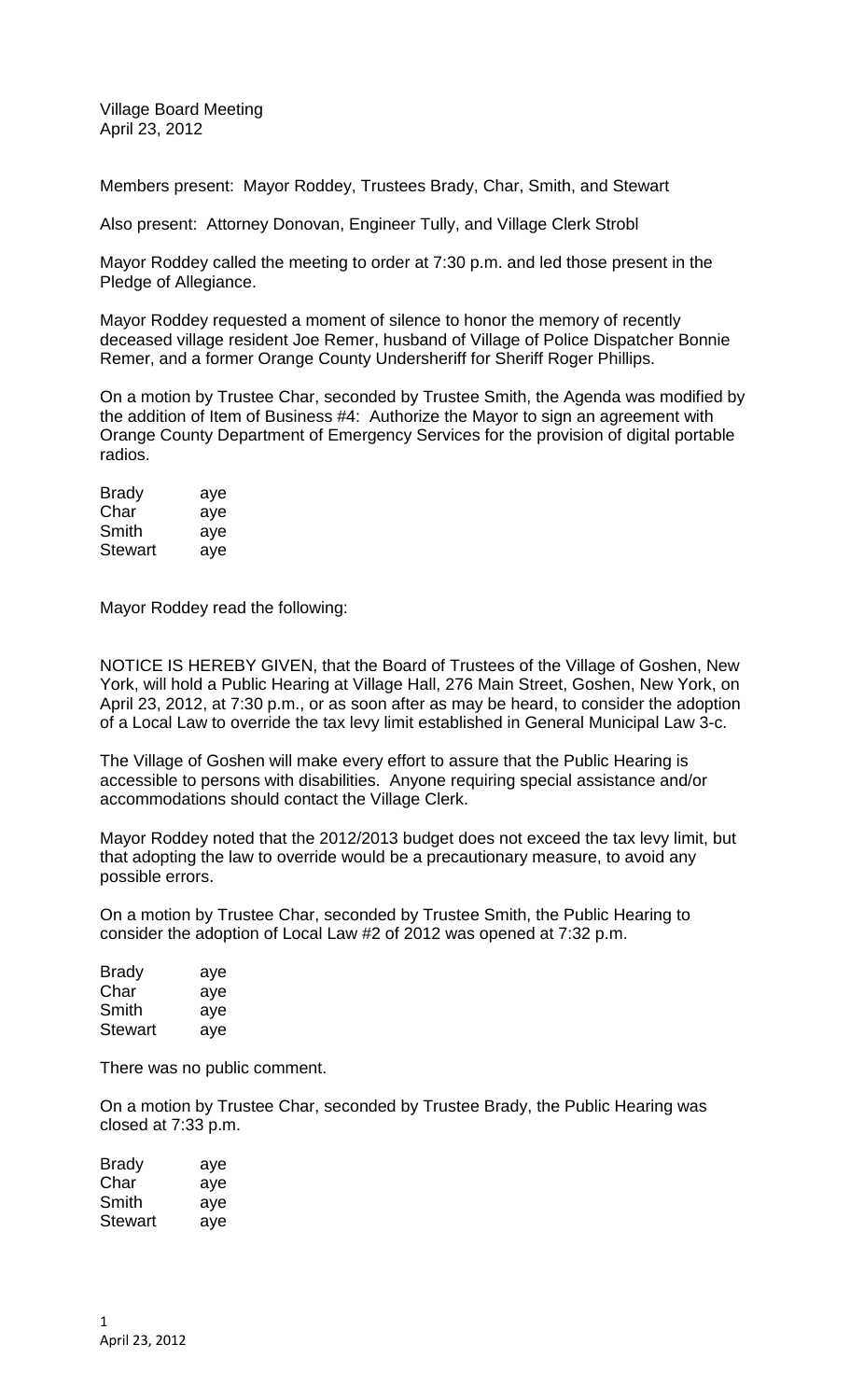On a motion by Trustee Stewart, seconded by Trustee Char, the Village Board of the Village of Goshen hereby adopts Local Law #2 of 2012, a Local Law to override the tax levy limit established in General Municipal Law 3-c.

| <b>Brady</b> | aye |
|--------------|-----|
| Char         | aye |
| Smith        | aye |
| Stewart      | aye |

On a motion by Trustee Char, seconded by Trustee Stewart, the Minutes of the April 9, 2012 Village Board Meeting were accepted as submitted.

| <b>Brady</b>   | aye |
|----------------|-----|
| Char           | aye |
| Smith          | aye |
| <b>Stewart</b> | aye |

On a motion by Trustee Brady, seconded by Trustee Char, the Minutes of the April 16, 2012 Village Board Work Session were accepted as submitted.

| <b>Brady</b>   | aye |
|----------------|-----|
| Char           | aye |
| Smith          | aye |
| <b>Stewart</b> | ave |

Prior to adoption of the 2012/2013 Budget, Mayor Roddey stated that the 1.46% increase from prior year was well below the tax cap limit of 2%, and thanked Village Treasurer Winters for her efforts towards that goal.

Trustee Brady moved the following, which was seconded by Trustee Smith:

Whereas, the preliminary budget for the year 2012/2013 has been duly presented to the Village Board of Trustees and a duly advertised public hearing has been held on April 9, 2012;

Resolved: pursuant to Section 5-508(4) of the Village Law, that the said preliminary budget, as changed, altered, and revised, be and hereby is adopted as the budget of the Village of Goshen for the year 2012/2013.

| <b>Brady</b>   | aye |
|----------------|-----|
| Char           | aye |
| Smith          | aye |
| <b>Stewart</b> | aye |

Trustee Stewart moved the following, which was seconded by Trustee Char:

**WHEREAS,** Profex, Inc., 264 North Plank Road, Newburgh, NY 12550, entered into a contract with the Village of Goshen, dated November 2, 2011, for Sewer Trunk Line Replacement, Village of Goshen; and

**WHEREAS,** said contract provides that Profex, Inc. will furnish a bond conditioned to guarantee for the period of one (1) year after approval of the final estimate on said job, by the Village of Goshen, against all defects in workmanship and materials which may become apparent during said period, and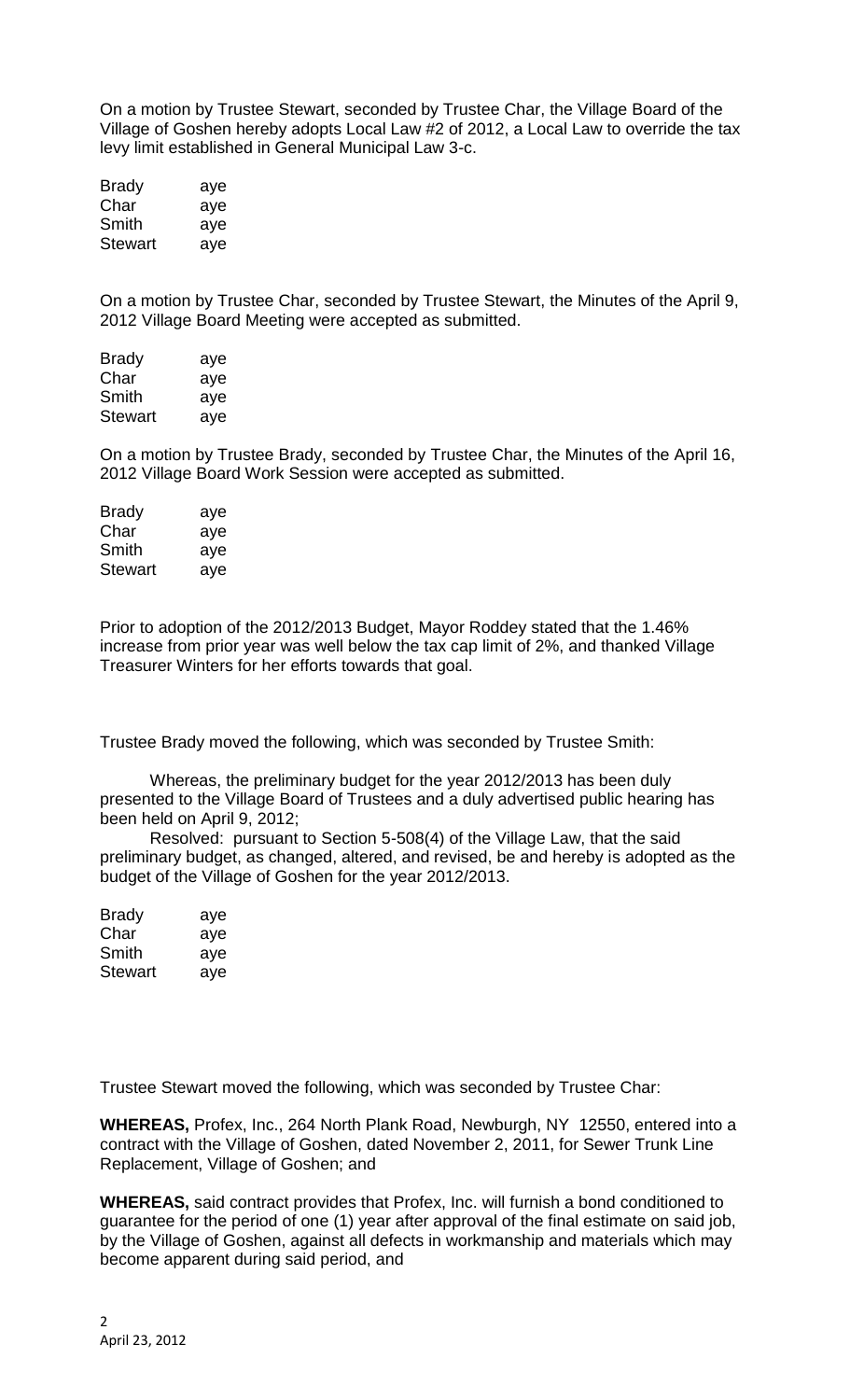**WHEREAS,** the said contract has been completed, and was approved on March 8, 2012;

## **NOW, THEREFORE,** it is hereby

**RESOLVED,** that the Village Board of the Village of Goshen hereby accepts the Maintenance Bond (Bond No. 929527993M), in the amount of \$14,516.25, as reviewed and approved by the Village Attorney.

| <b>Brady</b> | aye |
|--------------|-----|
| Char         | aye |
| Smith        | aye |
| Stewart      | aye |

On a motion by Trustee Smith, seconded by Trustee Brady, bills as examined by members of the Board were approved in accordance with Abstract 2011/2012 number 24, check numbers 3265 through 3334, in the amount of \$99,160.04.

| <b>Brady</b> | aye |
|--------------|-----|
| Char         | aye |
| Smith        | aye |
| Stewart      | aye |

Trustee Char moved the following, which was seconded by Trustee Smith:

**WHEREAS,** the County of Orange, by and through its Department of Emergency Services, in an effort to improve radio communications among first responders, has offered to provide the Village of Goshen with two (2) Digital Portable Dual band operation radios,

## **NOW, THEREFORE, IT IS HEREBY,**

**RESOLVED,** that the Mayor is hereby authorized to execute the Agreement prepared by the County of Orange for the purpose of the provision of these radios.

| Brady   | aye |
|---------|-----|
| Char    | aye |
| Smith   | aye |
| Stewart | aye |

Mayor/Trustee Comments

Mayor Roddey commended the Court Clerk for obtaining a justice grant, and the Friends of Maplewood and Jared Quattrini for the new dais.

Trustee Brady reported that a major water leak in the square was recently repaired, that hydrant flushing has been completed, and that crews installed a new air compressor for the aeration system at the reservoir.

Trustee Stewart noted that crews have installed new signs in the municipal parking lots.